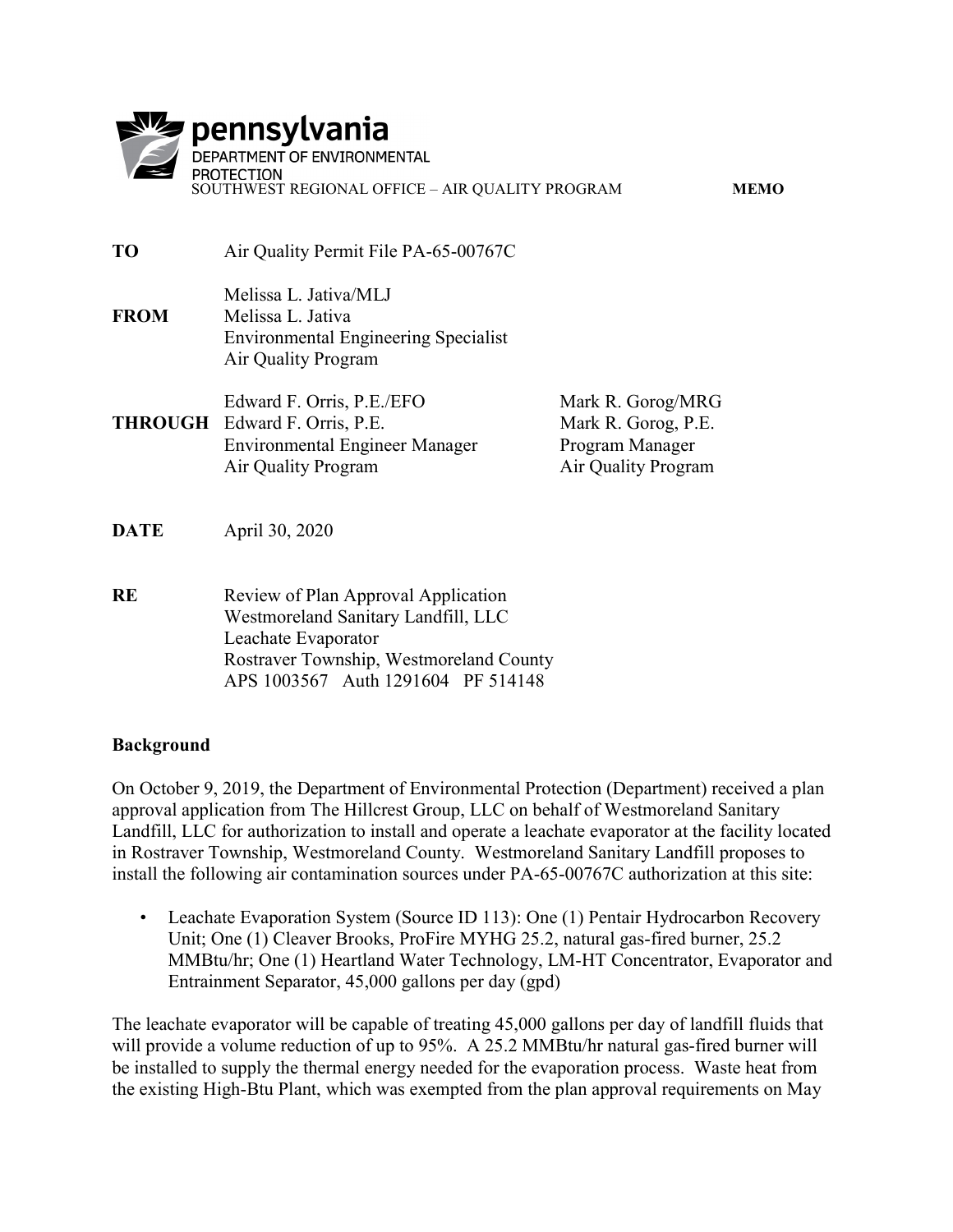2, 2018, will also be used to replace natural gas consumption and to provide as much heat as possible to the evaporator. This exemption included the installation of a thermal oxidizer rated at 3.0 MMBtu/hr with a VOC destruction and removal efficiency of 99%. The thermal oxidizer receives and oxidizes waste gas stream generated as a byproduct of landfill gas treatment. For worst case, it is assumed that only the 25.2 MMBtu/hr natural gas-fired burner will provide all of the needed heat to the evaporator. Raw landfill fluids will be pre-treated with a hydrocarbon recovery unit. The hydrocarbon recovery unit will remove any oils which may be in the leachate. This filtration system will remove 98% of Total Suspended Solids (TSS) and 99.9% of hydrocarbons, which represent approximately 20% of Total Dissolved Solids (TDS). These pretreated fluids will then be sent to the Concentrator where the pre-treated fluids come in direct contact with hot gas. The entrainment separator removes the liquid phase as the cooled exhaust gas is discharged via the exhaust stack. The concentrated landfill liquid residuals will be sent to the existing residual management and stabilization process that is currently in place at the facility.

The plan approval application was received on October 9, 2019. On October 10, 2019, the Department sent an administratively incomplete determination and received a response on October 18, 2019. The application was determined to be administratively complete on November 5, 2019. A technical deficiency notice was sent by the Department on November 5, 2019. A response to the technical deficiency notice was received on November 13, 2019. A second technical deficiency notice was emailed by the Department on March 24, 2020. A response to the technical deficiency notice was received by email on April 1, 2020.

A Request For Determination (RFD) was submitted to the Department by Westmoreland Sanitary Landfill on November 11, 2019, for the use of a portable screener to process soil and rock material from landfill cell excavation and construction activities. The screener utilizes a 100-hp diesel engine. This RFD is being processed as part of this plan approval application. After review, the Department has determined that the METSO Norberg ST356 Mobile Screen with Duetz BF4M2012 diesel engine is a source of minor significance and is exempt from plan approval requirements per 25 Pa. Code §127.14(d) listed as No. 44 in the Department's Air Quality Permit Exemptions (275-2101-003, August 8, 2018) under 25 Pa. Code §127.14(a)(8). It is the Department's understanding that the screener will be operated a maximum of 1,600 hours per year and will be controlled by water sprays. The Department understands that combined emissions from the screener and engine are expected to be less than 1.37 tons per year of PM, 0.51 tons per year of  $PM_{10}$ , 0.08 tons per year of  $PM_{2.5}$ , 0.05 tons per year of SOx, 0.01 tons per year of CO, 0.06 tons per year of NOx, 0.01 tons per year of VOC, and 0.003 tons per year of HAPs. The screener and engine are not exempt from operating permit requirements and should be included in the renewal application for TV-65-00767 at the appropriate time.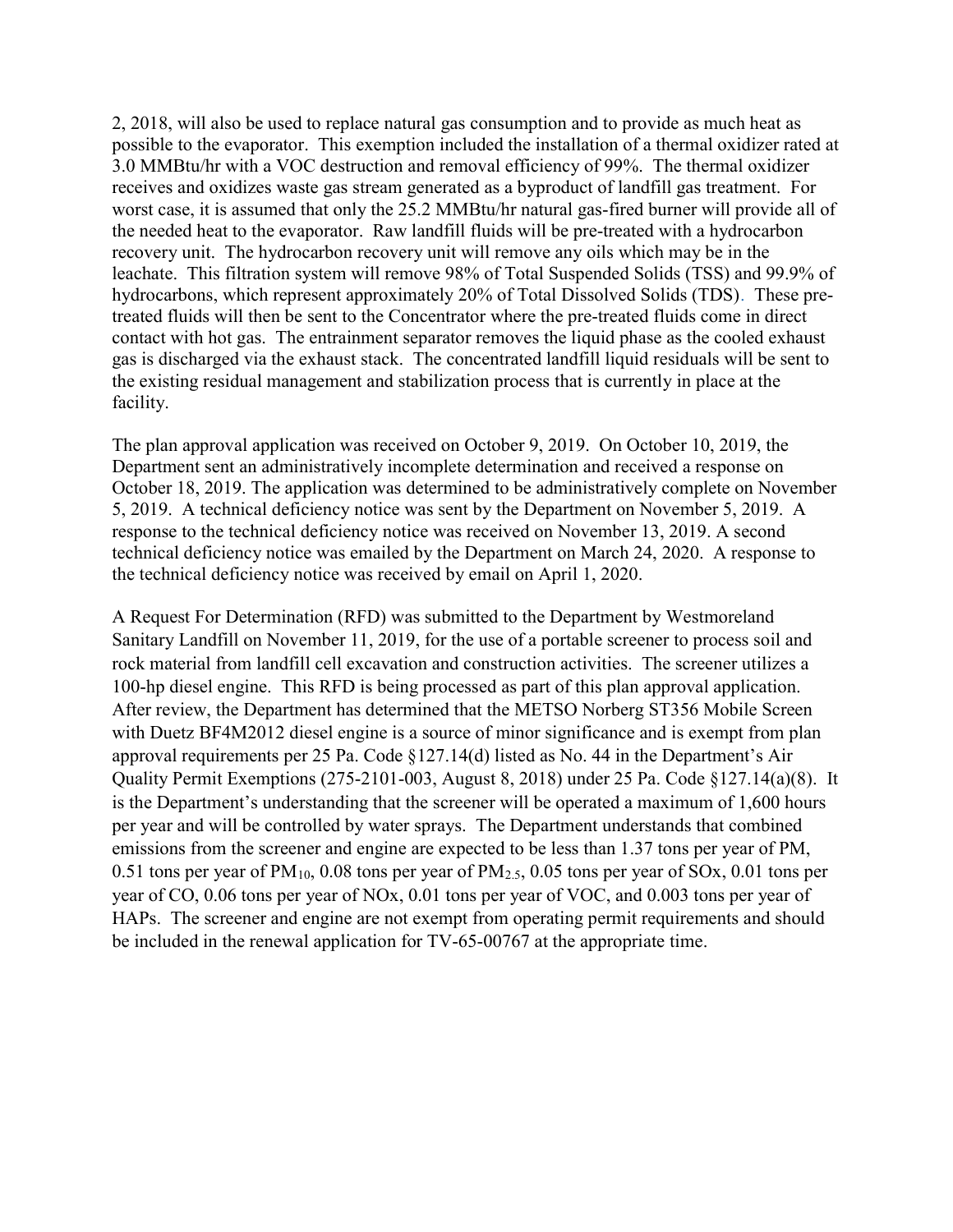# Regulatory Analysis

### Federal Requirements

NSPS from 40 CFR Part 60 Subpart WWW – Standards of Performance for Municipal Solid Waste Landfills will not apply to the proposed evaporator at this facility. This subpart applies to the landfill gas collection and control system.

NESHAP from 40 CFR Part 63 Subpart AAAA- National Emission Standards for Hazardous Air Pollutants: Municipal Solid Waste Landfills will not apply to the proposed evaporator at this facility. This subpart applies to the landfill gas collection and control system.

40 CFR Part 63, Subpart DDDDD – National Emission Standards for Hazardous Air Pollutants for Major Sources: Industrial, Commercial, and Institutional Boilers and Process Heaters. This subpart establishes emission standards and compliance schedules for the control of emissions from combustion units which is located at a major source of HAP emissions. Subpart DDDDD applies to new, reconstructed, and existing combustion units, regardless of maximum heat input capacity. This subpart will not apply to the proposed evaporator and natural gas-fired burner since Westmoreland Sanitary Landfill is not a major source of HAP.

40 CFR Part 63, Subpart JJJJJJ – National Emission Standards for Hazardous Air Pollutants for Industrial, Commercial, and Institutional Boilers Area Sources. This subpart establishes emission standards and compliance schedules for the control of emissions from combustion units which are located at an area source of HAP emissions. Subpart JJJJJJ applies to new, reconstructed, and existing combustion units, regardless of maximum heat input capacity. Natural gas-fired boilers are exempt from any requirements under Subpart JJJJJJ. This subpart will not apply to the proposed natural gas-fired burner since it is gas-fired.

# Prevention of Significant Deterioration Review

On May 31, 1980, the Department adopted Prevention of Significant Deterioration ("PSD") requirements promulgated by the United States Environmental Protection Agency ("U.S. EPA") under the Clean Air Act. These requirements have been adopted in their entirety and incorporated by reference in 25 Pa. Code Chapter 127 Subchapter D. Per 40 CFR 52.21(a)(2)(i), "The requirements of [40 CFR Part 52.21, Prevention of Significant Deterioration of Air Quality] apply to the construction of any new major stationary source… or any project at an existing major stationary source in an area designated as attainment or unclassifiable under sections  $107(d)(1)(A)(ii)$  or (iii) of the Act." Attainment or unclassifiable designations (listed under 40 CFR §81.339 for Pennsylvania) are established in reference to the National Ambient Air Quality Standards ("NAAQS") under 40 CFR Part 50. Westmoreland Sanitary Landfill is located in an area of attainment for all NAAQS. The major source threshold for Prevention of Significant Deterioration (PSD) is potential emissions of 250 tpy of a single attainment pollutant for this type of facility. Emissions from Westmoreland Sanitary Landfill are below these thresholds; as such, this facility is classified as an area source and not subject to PSD.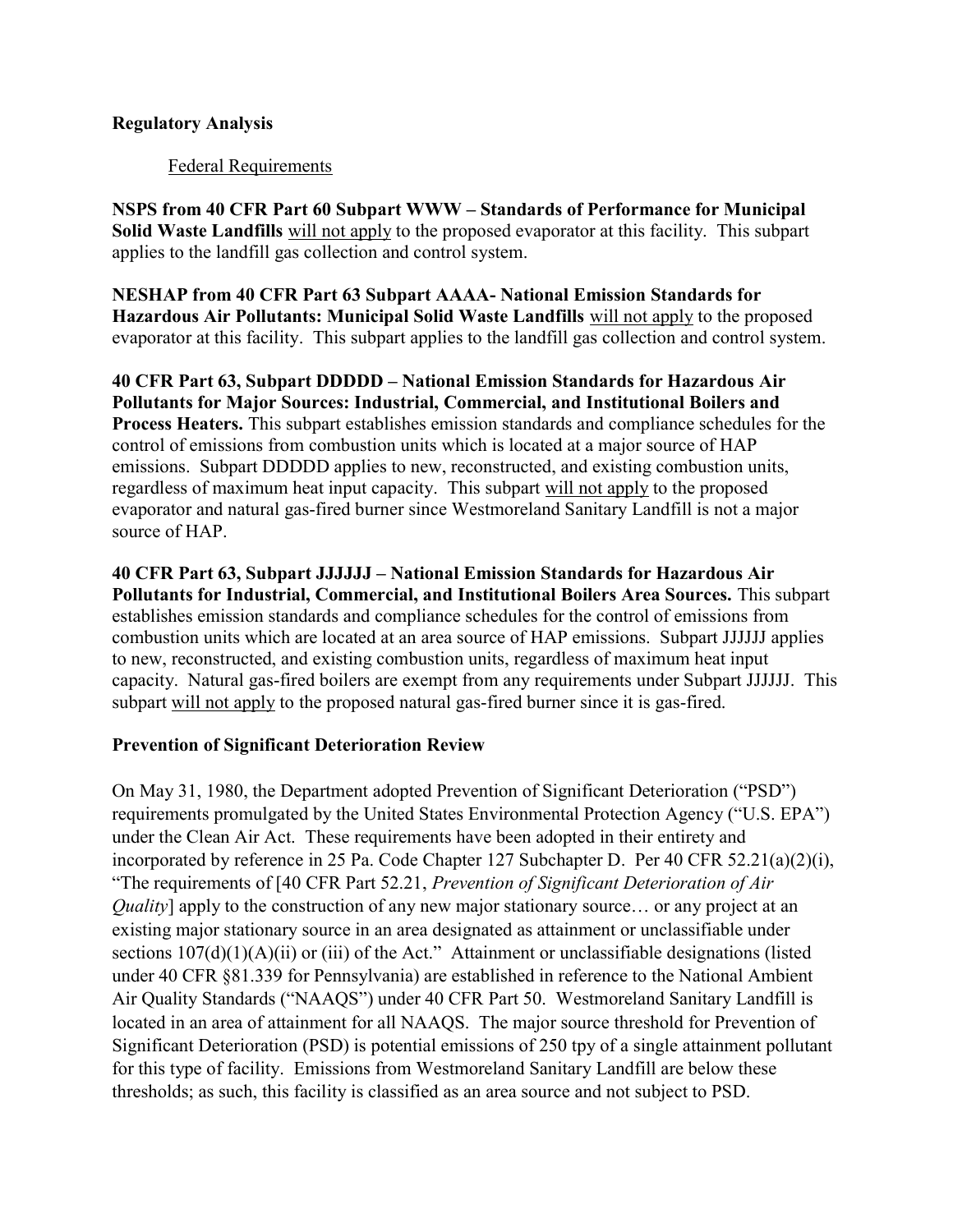### State Requirements

25 Pa. Code §§123.1, 123.2 relating to fugitive emissions and §123.31 relating to malodors apply to this facility and have been included as plan approval conditions.

25 Pa. Code §123.13 – Particulate Matter Emissions will apply to the proposed evaporator. Per 25 Pa. Code  $\S 123.13(c)(1)(i)$ , no person may permit the emission into the outdoor atmosphere of particulate matter from a process in a manner that the concentration of particulate matter in the effluent gas exceeds 0.04 grain per dry standard cubic foot, when the effluent gas volume is less than 150,000 dry standard cubic feet per minute. Based on the proposed emission rates and exhaust flow rates, the evaporator will comply with this emission limit.

25 Pa. Code  $\S 123.21$  – Sulfur Compound Emissions will apply to the proposed evaporator. Per  $\S 123.21(b)$ , SO<sub>2</sub> in the effluent gas is limited to less than 500 ppmv. Based on the proposed emission rates and exhaust flow rates, the evaporator will comply with this emission limit.

25 Pa. Code §123.41 – Visible Emissions Limitations will apply. Per §123.41, visible emissions are limited to:

- Equal to or greater than 20% for a period or periods aggregating more than 3 minutes in any 1 hour.
- Equal to or greater than 60% at any time.

However, recent best available technology (BAT) determinations require visible air emissions to be less than 10% opacity in any three minute period in any hour and to less than 30% at any time. The more stringent visible emission limitations will be included in this plan approval.

25 Pa. Code § 127.1 – New air contamination sources shall control emissions to the maximum extent, consistent with BAT as determined by the Department as of the date of issuance of the plan approval for the new source. BAT is defined in 25 Pa. Code §121.1 as equipment, devices, methods, or techniques as determined by the Department which will prevent, reduce, or control emissions of air contaminants to the maximum degree possible and which are available or may be made available. The proposed sources meet the definition of new air contamination sources and therefore must meet BAT. BAT is discussed further in the BAT section of this memo.

25 Pa. Code § 127.11 – Approval by the Department is required to allow the construction of an air contamination source or the installation of an air cleaning device on an air contamination source. As such, construction of the proposed sources is prohibited prior to the applicant receiving approval by the Department (i.e. the issuance of this plan approval).

25 Pa. Code  $\S 127.12b(c)$  – The plan approval must incorporate the monitoring, record keeping and reporting provisions required by Chapter 139 (relating to sampling and testing) and other monitoring, recordkeeping, or reporting requirements.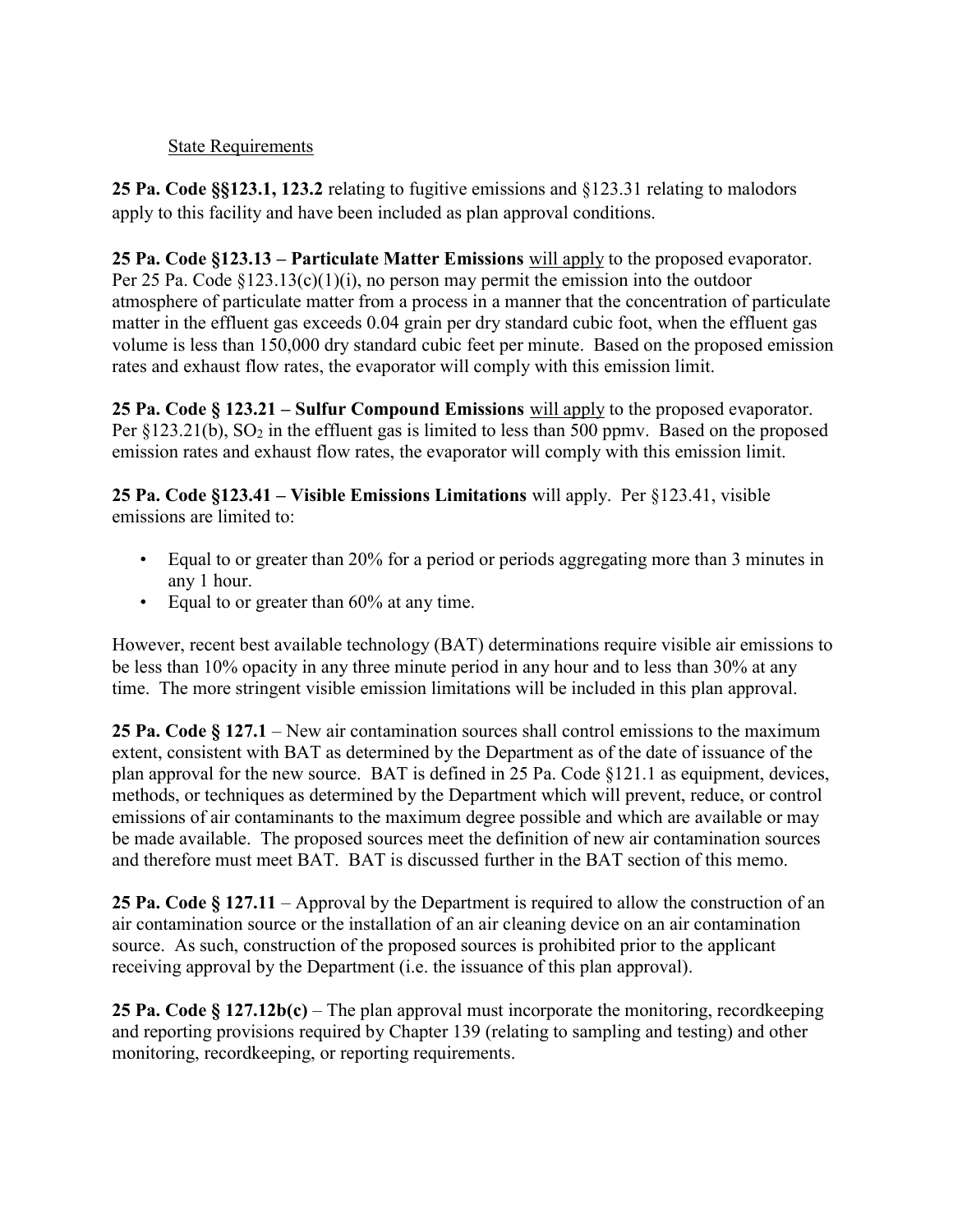Based on other recent plan approvals for similar sources, this plan approval will require testing within 180 days after initial startup for NOx, CO, VOC, PM (filterable and condensable),  $PM_{10}$ (filterable and condensable), and  $PM_{2.5}$  (filterable and condensable). Subsequent testing will be required no less often than every five years after initial testing. The frequency for subsequent testing is consistent with other recent plan approvals for similar sources. The testing may be revised based upon the satisfactory demonstration of compliance with the emission limitations by the owner/operator.

25 Pa. Code § 127.43a – Municipal Notifications – The applicant for a plan approval shall notify the local municipality and county where the air pollution source is to be located and that the applicant has applied for the plan approval. Notifications were sent by the applicant to Rostraver Township and Westmoreland County on September 12, 2019, and delivered on September 16, 2019. Proof of receipt of the notifications were included in Section 3 of this application.

25 Pa. Code Chapter 127 Subchapter E will not apply to this facility. Per 25 Pa. Code §127.201(a), "a person may not cause or permit the construction or modification of an air contamination facility in a nonattainment area… unless the Department… has determined that the requirements of this subchapter have been met." Westmoreland Sanitary Landfill is located in an area of attainment for all NAAQS; additionally, 25 Pa. Code §127.201(c) states that "the NSR requirements of this subchapter also apply to a facility located in an attainment area for ozone and within an ozone transport region that emits or has the potential to emit at least 50 tpy of VOC or 100 tpy of NOx. After this project, facility-wide emissions will remain below these thresholds; therefore, NNSR does not apply.

25 Pa. Code Chapter 135 establishes requirements for recordkeeping and reporting of annual emissions and will be applicable to this facility. Annual source reports will be required to be submitted by March 1 of each year for the preceding calendar year.

25 Pa. Code Chapter 139 establishes requirements for sampling and testing and will be applicable to the proposed evaporator at this facility. This chapter establishes requirements for source testing/sampling and monitoring. Source testing must be conducted in accordance with the most recent version of the Department's Source Testing Manual referenced under 25 Pa. Code §139.3. Per 25 Pa. Code §139.5(f), "A person proposing test methods, procedures, and guidance for reporting of emissions different from those contained in the Source Testing Manual or Continuous Source Monitoring Manual shall have the burden of proof to demonstrate that test methods, procedures, and guidance accurately characterize the emissions from the source. Westmoreland Sanitary Landfill will be required to perform source testing in accordance with the requirements of this chapter.

# Best Available Technology Analysis

Per 25 Pa. Code § 127.1, new sources are required to control the emission of air pollutants to the maximum extent, consistent with BAT. BAT is defined in 25 Pa. Code §121.1 as "equipment, devices, methods, or techniques as determined by the Department which will prevent, reduce, or control emissions of air contaminants to the maximum degree possible and which are available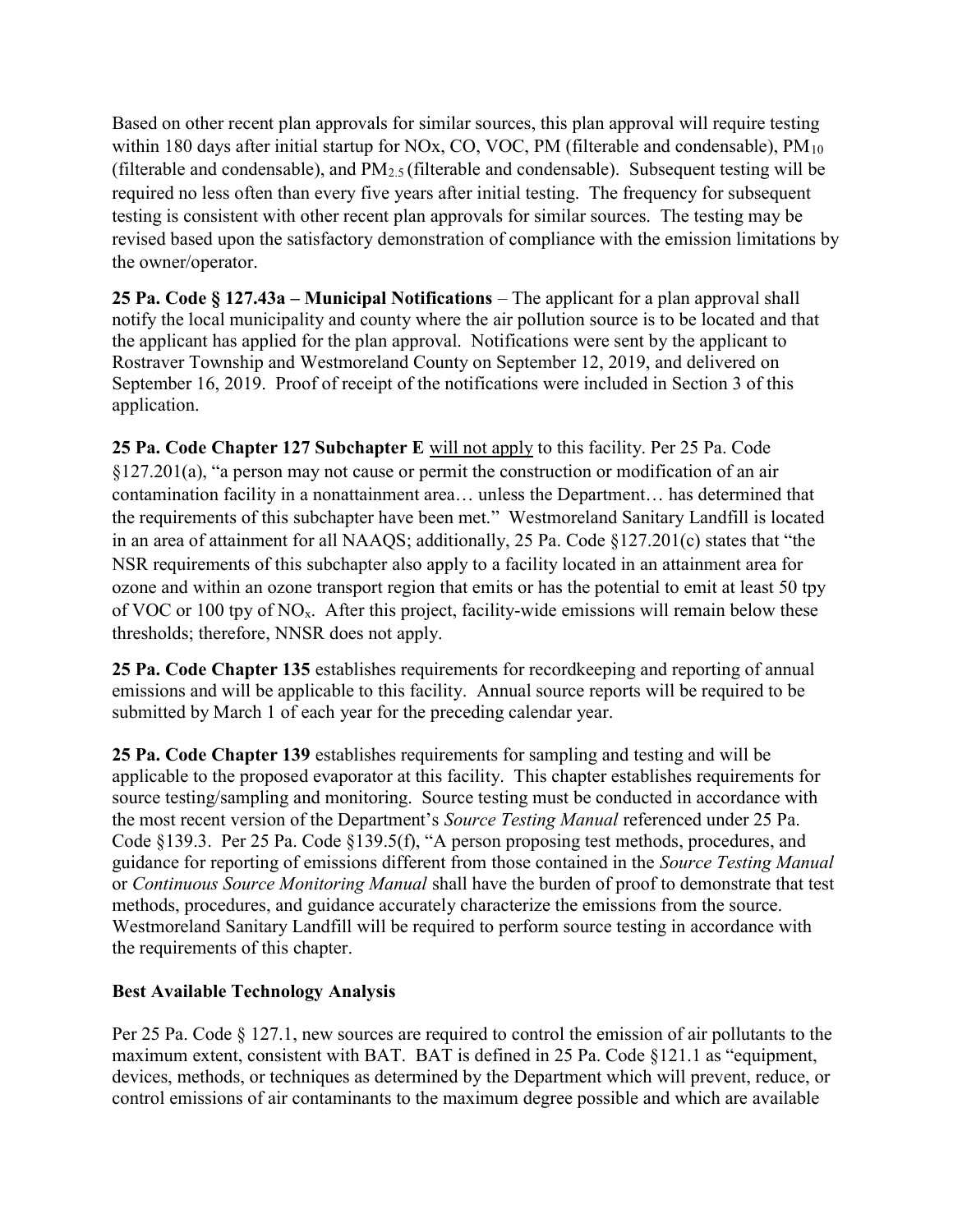or may be made available". The Department does not prescribe or require a specific methodology to be followed to show that emissions of a new source will be the minimum attainable through BAT. The applicant's methodology is considered acceptable in this case.

# NOx

Control technologies that may be used to reduce NOx emissions from natural gas burners include combustion control techniques and post combustion control devices. Combustion controls reduce the amount of NOx that is generated in the combustion process and post combustion controls reduce NOx emissions that would otherwise enter the atmosphere after combustion.

Potential post combustion NOx control technologies, such as selective catalytic reduction (SCR), have been determined to be technically infeasible for this project. The applicant's analysis concluded that control devices are not feasible due to the design of the unit and the direct contact with leachate.

The applicant has proposed to reduce emissions of NOx from the low NOx burner by adjusting control settings as set forth by the burner manufacturer to achieve a NOx emission rate of 9 ppm  $\omega$  8% O<sub>2</sub> and using good combustion practices. This corresponds to an emission rate of 0.015 lb/MMBtu. The same emission rate at  $3\%$  O<sub>2</sub> would equal approximately 12 ppm. According to burner manufacturer information, the burner operates at 60% excess air levels. The burner should not operate between 3-5%  $O_2$ , but should be operated between 6-8%  $O_2$ . The Department concurs with the applicant that the proposed NOx control technologies and using good combustion practices are consistent with BAT for the proposed burner.

# CO

CO is emitted as a byproduct of incomplete combustion. Control technologies that may be used to reduce emissions include combustion control techniques and post combustion control devices. The applicant's analysis concluded that because of the nature of the exhaust, an additional combustion unit to combust CO is neither practical nor technically feasible for this operation. The Department concurs with the applicant that the installation of a low NOx burner with emission rate of 9 ppm  $\omega$  8%  $O_2$  and using good combustion practices are consistent with BAT for the proposed burner.

# SOx

Sulfur oxide (SOx) emissions are a byproduct of combustion and are based upon the sulfur content of the fuel. The proposed pipeline quality gas to be combusted at this facility is inherently low in sulfur. Due to the low sulfur content of the gas and the resulting SOx PTE (0.12 tpy), the applicant has determined that treatment of the gas to remove the sulfur is economically cost prohibitive to reduce SOx emissions. The Department concurs with the applicant that the use of pipeline quality natural gas for the natural gas-fired burner is BAT.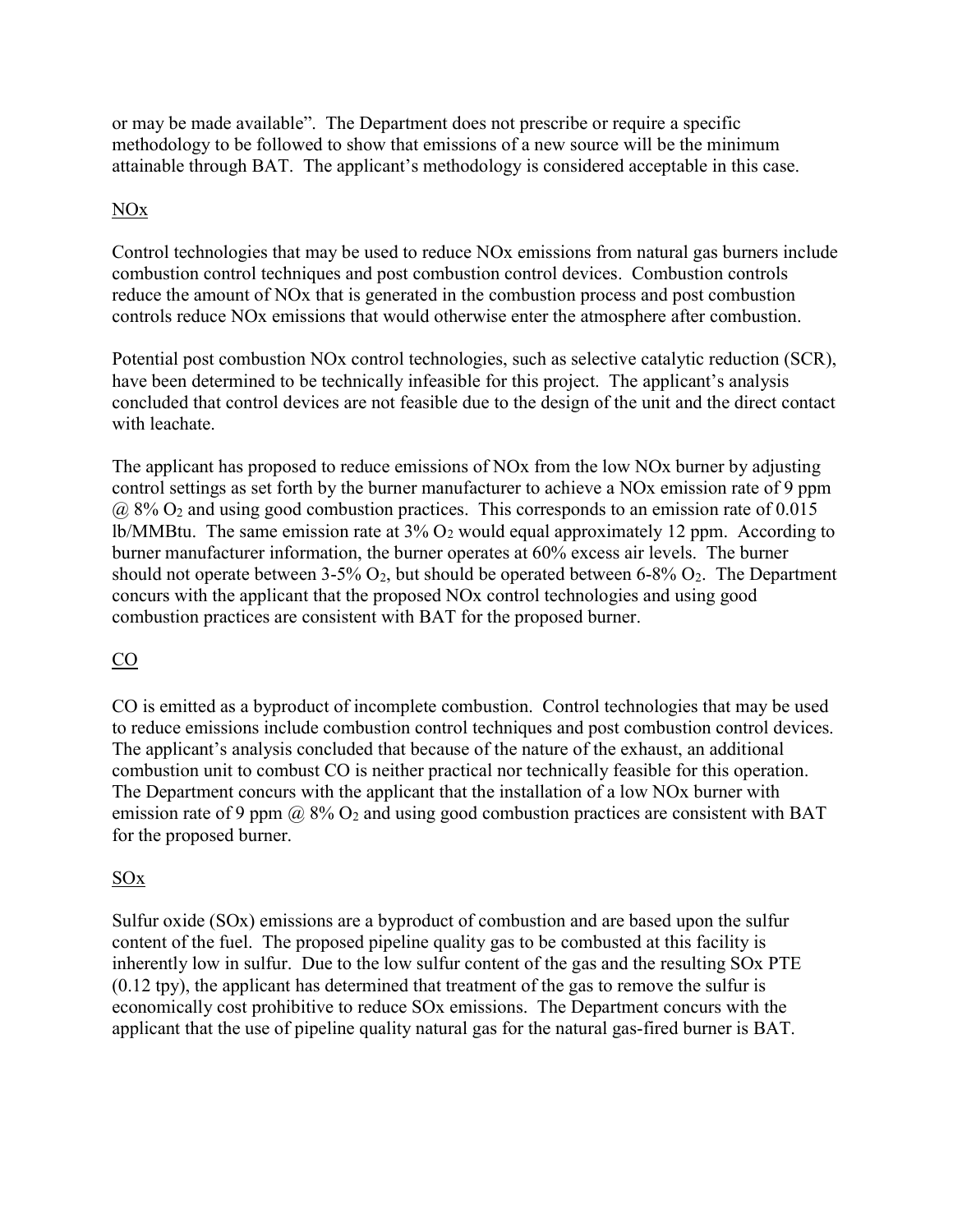# VOC

VOC emissions from the evaporator and natural gas burner have been estimated to be 0.78 tpy. The applicant's analysis concluded that due to the low quantity of emissions it is not feasible to install any type of air pollution control device on this system. BAT has been proposed by the applicant to be the use of a hydrocarbon recovery unit that will remove oils in the leachate prior to the evaporation system along with good combustion practices to minimize VOCs from the combustion of natural gas. The Department concurs with the applicant's proposed BAT.

# PM

BAT for control of PM,  $PM_{10}$ , and  $PM_{2.5}$  has been determined to be the use of an evaporator with a three-stage demisting filtration system with a 99% removal efficiency of filterable PM. The filtration system integrates within the evaporator itself and is designed specifically for this application. It is not an add-on but works within the gas flow of the evaporator. BAT shall also be the filtering of leachate prior to it entering the evaporator. This system will remove 99.9% of all hydrocarbons and ketones, which represent approximately 19% of total dissolved solids (TDS). The Department concurs with the applicant's proposed BAT.

# New Source Review (NSR) Applicability

The facility is located in Rostraver Township, Westmoreland County which is classified as an area of attainment for all National Ambient Air Quality Standards (NAAQS). The entire Commonwealth is considered a "moderate" ozone nonattainment area for NOx and VOCs because Pennsylvania is a jurisdiction in the Ozone Transport Region established by operation of law under Section 184 of the Clean Air Act.

On May 19, 2007, the Department adopted revised New Source Review regulations in 25 Pa. Code Chapter 127 Subchapter E. Per 25 Pa. Code §127.201(a), "a person may not cause or permit the construction or modification of an air contamination facility in a nonattainment area… unless the Department… has determined that the requirements of this subchapter have been met." As stated above, Westmoreland Sanitary Landfill is located in an area of attainment for all NAAQS; additionally, 25 Pa. Code §127.201(c) states that "the NSR requirements of this subchapter also apply to a facility located in an attainment area for ozone and within an ozone transport region that emits or has the potential to emit at least 50 tpy of VOC or 100 tpy of NO<sub>x</sub>." After this project, facility-wide emissions will remain below these thresholds; therefore, NNSR does not apply.  $NO<sub>x</sub>$  and VOC are the only nonattainment pollutants in this case as precursors to ozone.

# Sources, Control Devices, and Emissions

The applicant has proposed to install a leachate evaporator (Heartland Concentrator) capable of treating 45,000 gallons per day (gpd) of landfill fluids. Natural gas combustion will supply the thermal energy for this process. As part of the project a 25.2 MMBtu/hr natural gas-fired burner will be installed. Raw landfill fluids will be pre-treated with a hydrocarbon recovery unit. The hydrocarbon recovery unit will remove any oils which may be in the leachate. This filtration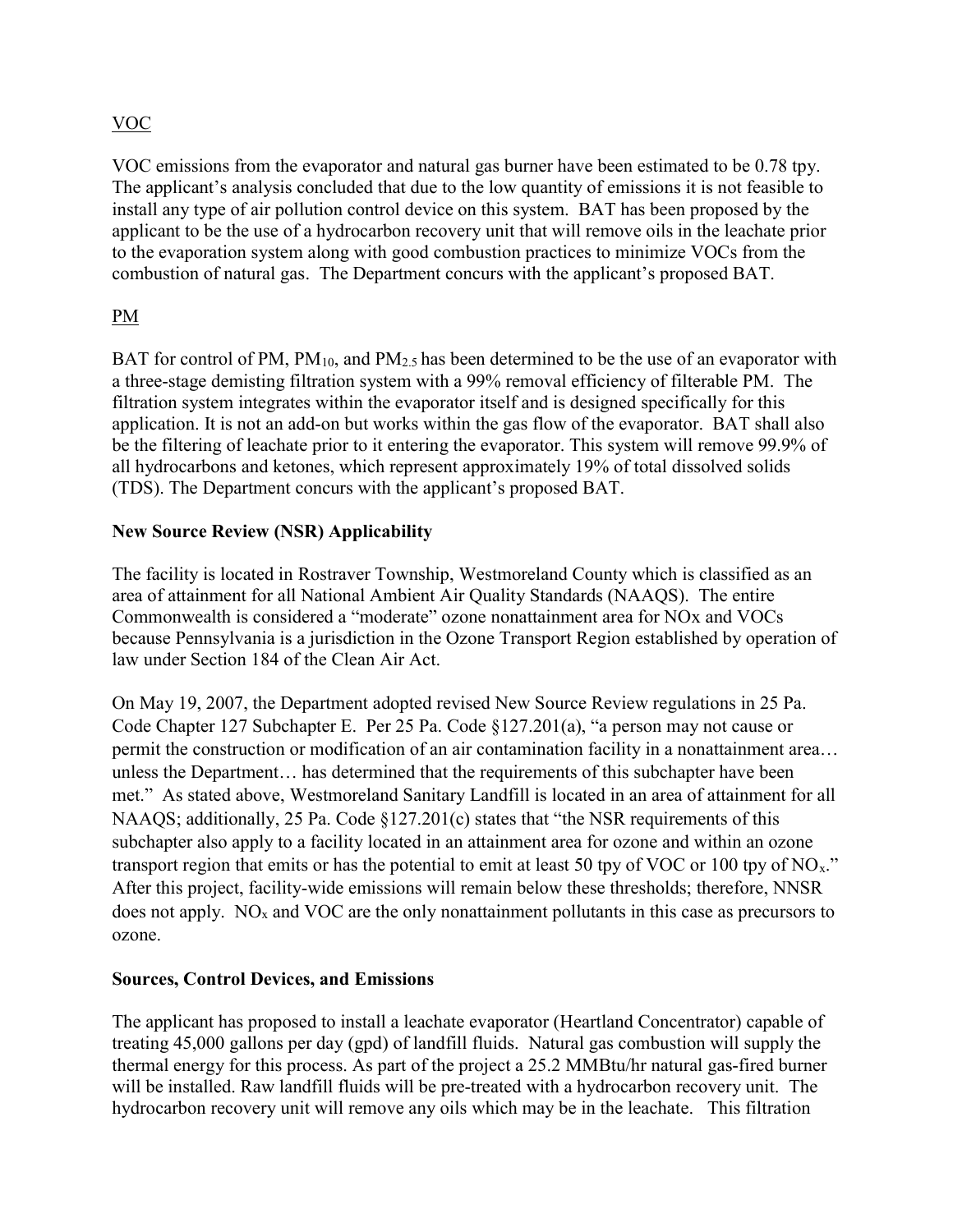system will remove 98% of Total Suspended Solids (TSS) and 99.9% of hydrocarbons, which represent approximately 20% of Total Dissolved Solids (TDS). These pre-treated fluids will then be sent through the evaporation and entrainment separation process. The processed vapor, along with the combustion products from the natural gas burner, will then exhaust through the stack. The concentrated landfill liquid residuals will be sent to the existing residual management and stabilization process that is currently being used at the landfill.

The Heartland Concentrator is a patented continuous evaporator that replaces heat exchangers by directly contacting the exhaust gas from the natural gas-fired burner with the wastewater feed within a compact turbulent evaporation zone. The evaporator utilizes a proprietary three-stage demisting filtration system which is able to achieve a 99% removal efficiency of filterable PM. This factor is guaranteed by Heartland. An in-line patented entrainment separator removes the liquid phase as the cooled exhaust gases are discharged to the atmosphere.

Emissions were calculated by the applicant for the 25.2 MMBtu/hr natural gas-fired burner and evaporator based upon manufacturer's emissions data, AP-42 Chapter 1.4 emission factors, and an operating time of 8,760 hours per year. Calculations have been found acceptable and emissions from the evaporator are shown in Table 1 below.

| <b>Table 1: Evaporator Emissions</b> |            |        |  |  |
|--------------------------------------|------------|--------|--|--|
|                                      | <b>PTE</b> |        |  |  |
| Pollutant                            | lb/hr      | tpy    |  |  |
| NOx                                  | 0.38       | 1.65   |  |  |
| CO                                   | 0.23       | 1.00   |  |  |
| <b>VOC</b>                           | 0.18       | 0.78   |  |  |
| <b>Total HAPs</b>                    | 0.05       | 0.22   |  |  |
| Total PM <sup>a</sup>                | 1.70       | 7.45   |  |  |
| SOx                                  | 0.03       | 0.12   |  |  |
| NH <sub>3</sub> <sup>d</sup>         | 0.02       | 0.08   |  |  |
| GHGs (as $CO2e$ )                    |            | 12,986 |  |  |

|  |  |  | ble 1: Evaporator Emissions |
|--|--|--|-----------------------------|
|--|--|--|-----------------------------|

<sup>a</sup>The applicant has assumed  $PM=PM_{10}=PM_{2.5}$ 

Table 2 below shows the facility-wide emissions after this project based upon the emission calculations from the most recent Title V application and the above evaporator emissions.

| <b>Table 2: Facility-Wide Emissions</b> |                      |  |  |  |
|-----------------------------------------|----------------------|--|--|--|
|                                         | <b>Emission Rate</b> |  |  |  |
| Pollutant                               | (tpy)                |  |  |  |
| <b>NO<sub>x</sub></b>                   | 54.06                |  |  |  |
| CO                                      | 44.88                |  |  |  |
| $PM_{10}$                               | 72.61                |  |  |  |
| PM <sub>2.5</sub>                       | 16.09                |  |  |  |
| SOx                                     | 11.47                |  |  |  |
| <b>VOC</b>                              | 26.16                |  |  |  |
| <b>HAP</b>                              | 12.53                |  |  |  |
| CO <sub>2</sub> e                       | 180,298              |  |  |  |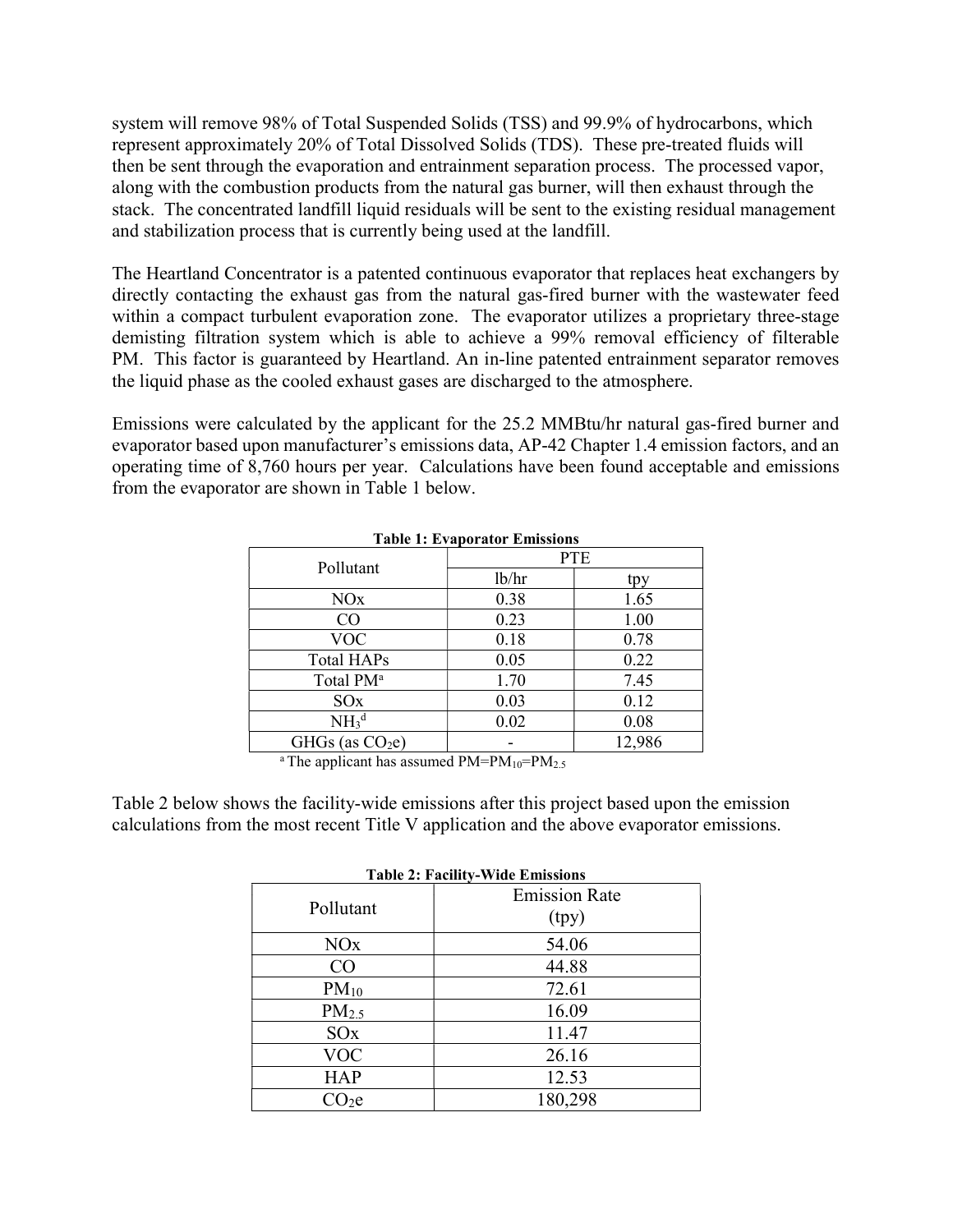### Conclusions and Recommendations

After review, I have determined that the applicant has demonstrated in this application that the construction and initial operation of the proposed leachate evaporator at the Westmoreland Sanitary Landfill located in Rostraver Township, Westmoreland County meets all applicable requirements. Therefore, I recommend issuance of a plan approval for a period of 18-months with the following special conditions.

### Special Conditions

### RESTRICTIONS

- 1. No person may permit air pollution as that term is defined in the act [25 Pa. Code §121.7].
- 2. The permittee may not permit the emission into the outdoor atmosphere of a fugitive air contaminant from a source other than those allowed under 25 Pa. Code §123.1 [25 Pa. Code §123.1].
- 3. The Owner/Operator may not permit fugitive particulate matter to be emitted into the outdoor atmosphere from a source specified in 25 Pa. Code  $\S 123.1(a)(1)$ -(9) (relating to prohibition of certain fugitive emissions) if the emissions are visible at the point the emissions pass outside the Owner/Operator's property. [25 Pa. Code §123.2]
- 4. No person may permit the emission into the outdoor atmosphere of particulate matter from any process in a manner that the concentration of particulate matter in the effluent gas exceeds .04 grain per dry standard cubic foot, when the effluent gas volume is less than 150,000 dry standard cubic feet per minute [25 Pa. Code §123.13]
- 5. (a) This section applies to sources except those subject to other provisions of this article, with respect to the control of sulfur compound emissions [25 Pa. Code §123.21].

(b) No person may permit the emission into the outdoor atmosphere of sulfur oxides from a source in a manner that the concentration of the sulfur oxides, expressed as  $SO_2$ , in the effluent gas exceeds 500 parts per million, by volume, dry basis.

- 6. A person may not permit the emission into the outdoor atmosphere of any malodorous air contaminants from any source, in such a manner that the malodors are detectable outside the property of the person on whose land the source is being operated [25 Pa. Code §123.31].
- 7. The visible emission limitations shall not apply to a visible emission in any of the following instances [25 Pa. Code §123.42]: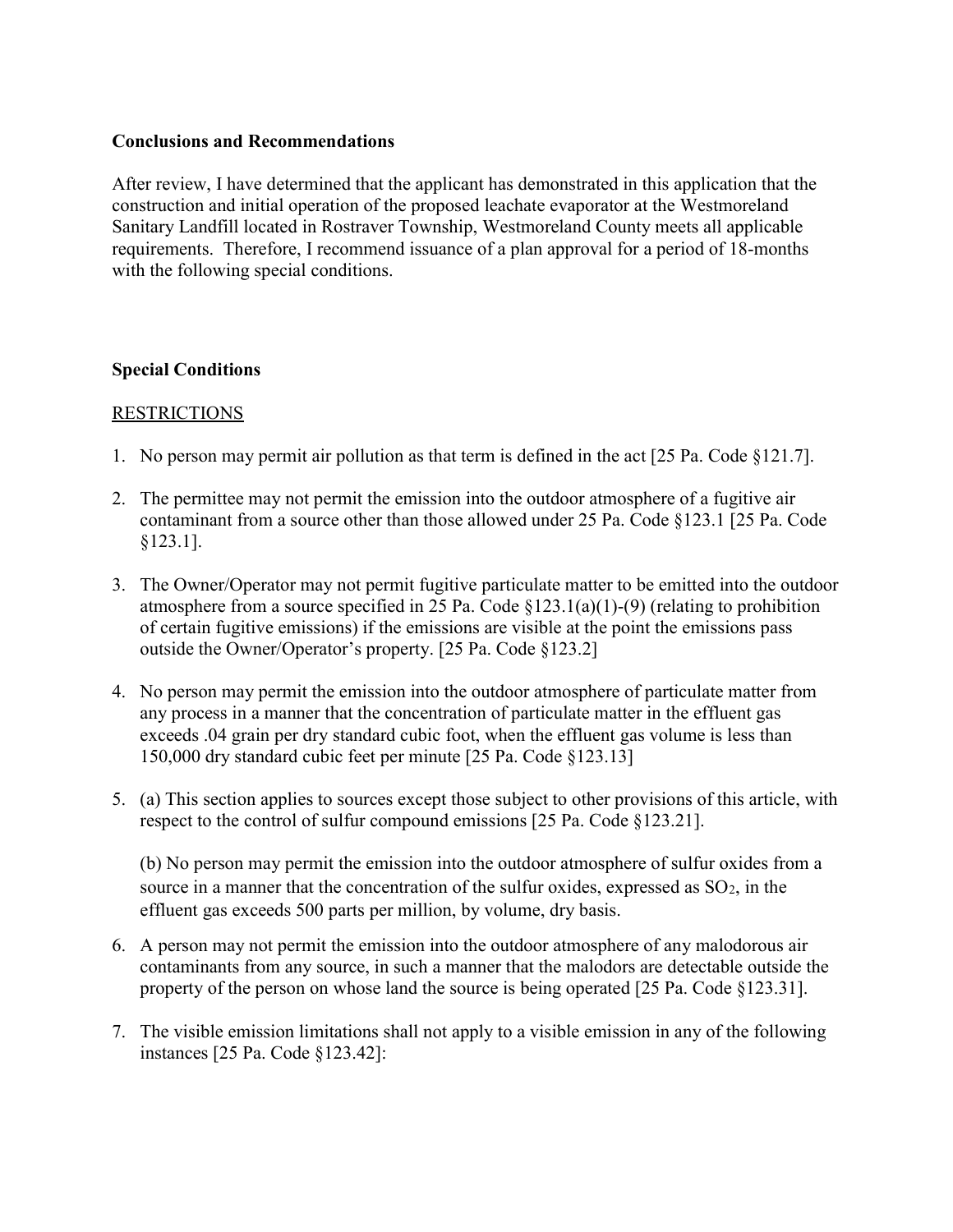- (a) When the presence of uncombined water is the only reason for failure of the emission to meet the limitations.
- (b) When the emission results from the operation of equipment used solely to train and test persons in observing the opacity of visible emissions.
- (c) When the emission results from sources specified in  $\S 123.1(1)–(9)$ .
- (d) N/A

### TESTING REQUIREMENTS

- 8. If, at any time, the Department has cause to believe that air contaminant emissions from the sources listed in this plan approval may be in excess of the limitations specified in, or established pursuant to this plan approval or the permittee's operating permit, the permittee may be required to conduct test methods and procedures deemed necessary by the Department to determine the actual emissions rate. Such testing shall be conducted in accordance with 25 Pa. Code Chapter 139, where applicable, and in accordance with any restrictions or limitations established by the Department at such time as it notifies the company that testing is required [25 Pa. Code §127.12b].
- 9. Performance testing shall be conducted as follows [25 Pa. Code §127.12b and §139.11]:
	- (a) The permittee shall submit two hard copies and one electronic copy of a pre-test protocol to the Department for review within 60 days of plan approval issuance. All proposed performance test methods shall be identified in the pre-test protocol and approved by the Department prior to testing.
	- (b) The permittee shall notify the Regional Air Quality Manager and Division of Source Testing and Monitoring at least 15 days prior to any performance test so that an observer may be present at the time of the test. This notification may be sent by email. Notification shall not be made without prior receipt of a protocol acceptance letter from the Department.
	- (c) Pursuant to 40 CFR Part 60.8(a), a complete test report shall be submitted to the Department no later than 60 calendar days after completion of the on-site testing portion of an emission test program.
	- (d) Pursuant to 25 Pa. Code Section 139.53(b), a complete test report shall include a summary of the emission results on the first page of the report indicating if each pollutant measured is within permitted limits and a statement of compliance or non-compliance with all applicable permit conditions. The summary results will include, at a minimum, the following information:
		- (1) A statement that the owner or operator has reviewed the report from the emissions testing body and agrees with the findings.
		- (2) Permit number(s) and condition(s) which are the basis for the evaluation.
		- (3) Summary of results with respect to each applicable permit condition.
		- (4) Statement of compliance or non-compliance with each applicable permit condition.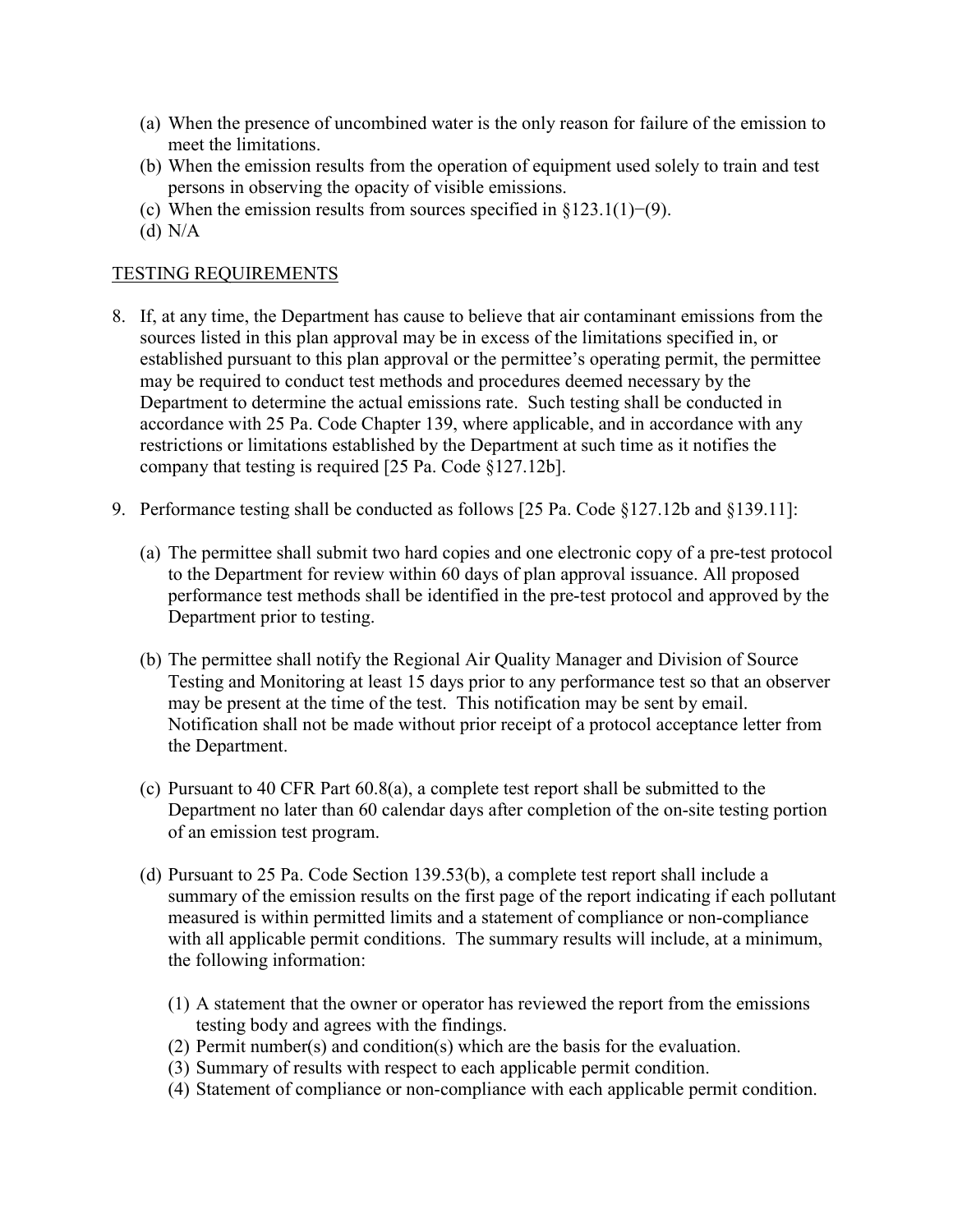- (e) Pursuant to 25 Pa. Code § 139.3, all submittals shall meet all applicable requirements specified in the most current version of the Department's Source Testing Manual.
- (f) All testing shall be performed in accordance with the provisions of Chapter 139 of the Rules and Regulations of the Department of Environmental Protection.
- (g) Pursuant to 25 Pa. Code Section  $139.53(a)(1)$  and  $139.53(a)(3)$  all hard copy submittals shall be sent to the Pennsylvania Department of Environmental Protection, Air Quality Program, 400 Waterfront Drive, Pittsburgh, PA 15222 with deadlines verified through document postmarks. Electronic submittals shall be sent to  $RA$ -epstacktesting@pa.gov. Alternatively, electronic copies may be provided on a CD along with hard copy submittals.

# MONITORING REQUIREMENTS

- 10. Visible emissions may be measured using either of the following [25 Pa. Code §123.43]:
	- (a) A device approved by the Department and maintained to provide accurate opacity measurements.
	- (b) Observers, trained and qualified to measure plume opacity with the naked eye or with the aid of devices approved by the Department.
- 11. A facility-wide inspection shall be conducted at a minimum of once each day at the Facility by the Owner/Operator. The facility-wide inspection shall be conducted for the presence of the following: [25 Pa. Code §127.12b]
	- (a) Visible stack emissions;
	- (b) Fugitive emissions; and
	- (c) Potentially objectionable odors at the property line.

These observations are to ensure continued compliance with source-specific visible emission limitations, fugitive emissions prohibited under 25 Pa. Code §§123.1 or 123.2, and malodors prohibited under 25 Pa. Code §123.31. Observations for visible stack emissions shall be conducted during daylight hours and all observations shall be conducted for all sources in operation at the time of the facility-wide inspection. If visible stack emissions, fugitive emissions, or potentially objectionable odors are apparent, the Owner/Operator shall take corrective action. Records of each inspection shall be maintained in a log and at the minimum include the date, time, name and title of the observer, along with any corrective action taken as a result.

# RECORDKEEPING REQUIREMENTS

12. The permittee shall maintain the following comprehensive and accurate records [25 Pa. Code §127.12b]: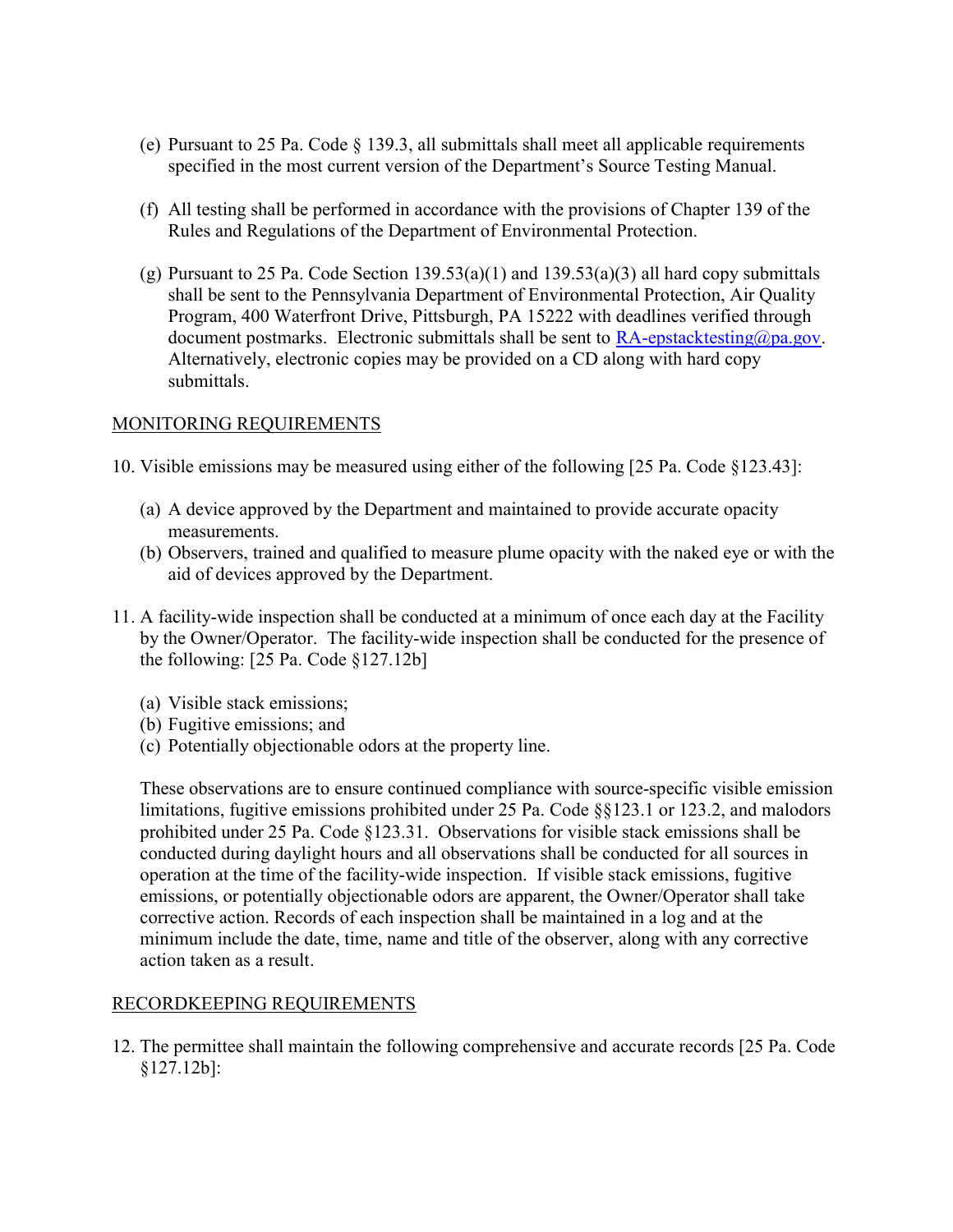- (a) Facility-wide emissions on a 12-month rolling basis for NOx, CO, SOx, VOC, PM,  $PM_{10}$ , PM<sub>2.5</sub>, NH<sub>3</sub>, total HAPs, and CO<sub>2</sub>e.
- (b) Results of facility-wide inspections for visible stack emissions, fugitive emissions, and/or potentially objectionable odors including the date, time, name, and title of the observer, along with any corrective action taken as a result.
- (c) Copies of the manufacturer's recommended maintenance schedule for each air source and air cleaning device.
- (d) All maintenance performed on each source and air cleaning device.
- 13. All logs and required records shall be maintained on site, or at an alternative location acceptable to the Department, for a minimum of five years and shall be made available to the Department upon request [25 Pa. Code §127.12b].

# REPORTING REQUIREMENTS

14. In accordance with 25 Pa. Code § 135.3, the owner or operator of a facility shall submit to the Department via AES\*Online or AES\*XML at www.depgreenport.state.pa.us/ by March 1st of each year, a facility inventory report for the preceding calendar year for all sources regulated under this plan approval. The inventory report shall include all emissions information for all sources operated during the preceding calendar year. Emissions data including, but not limited, to the following shall be reported [25 Pa. Code §127.12b]:

 $(i)$  NO<sub>x</sub>;  $(ii) CO;$ (iii) SOx;  $(iv)$  PM<sub>10</sub>;  $(v) PM_{2.5}$ ; (vi) VOC; (vii) Speciated HAP including, but not limited to, benzene, ethyl benzene, formaldehyde, n-hexane, toluene, isomers and mixtures of xylenes, and 2,2,4-trimethylpentane; (viii) Total HAP;  $(ix) CO<sub>2</sub>$ ;  $(x)$  CH<sub>4</sub>; and  $(x<sub>i</sub>)$  N<sub>2</sub>O.

15. Malfunction reporting shall be conducted as follows [25 Pa. Code §127.12b]:

(a) The Owner/Operator shall report each malfunction that occurs at this Facility that poses an imminent and substantial danger to the public health and safety or the environment or which it should reasonably believe may result in citizen complaints to the Department. For purpose of this condition a malfunction is defined as any sudden, infrequent, and not reasonably preventable failure of air pollution control equipment or source to operate in a normal or usual manner that may result in an increase in the emission of air contaminants. Examples of malfunctions may include, but are not limited to: large dust plumes, heavy smoke, a spill or release that results in a malodor that is detectable outside the property of the person on whose land the source is being operated.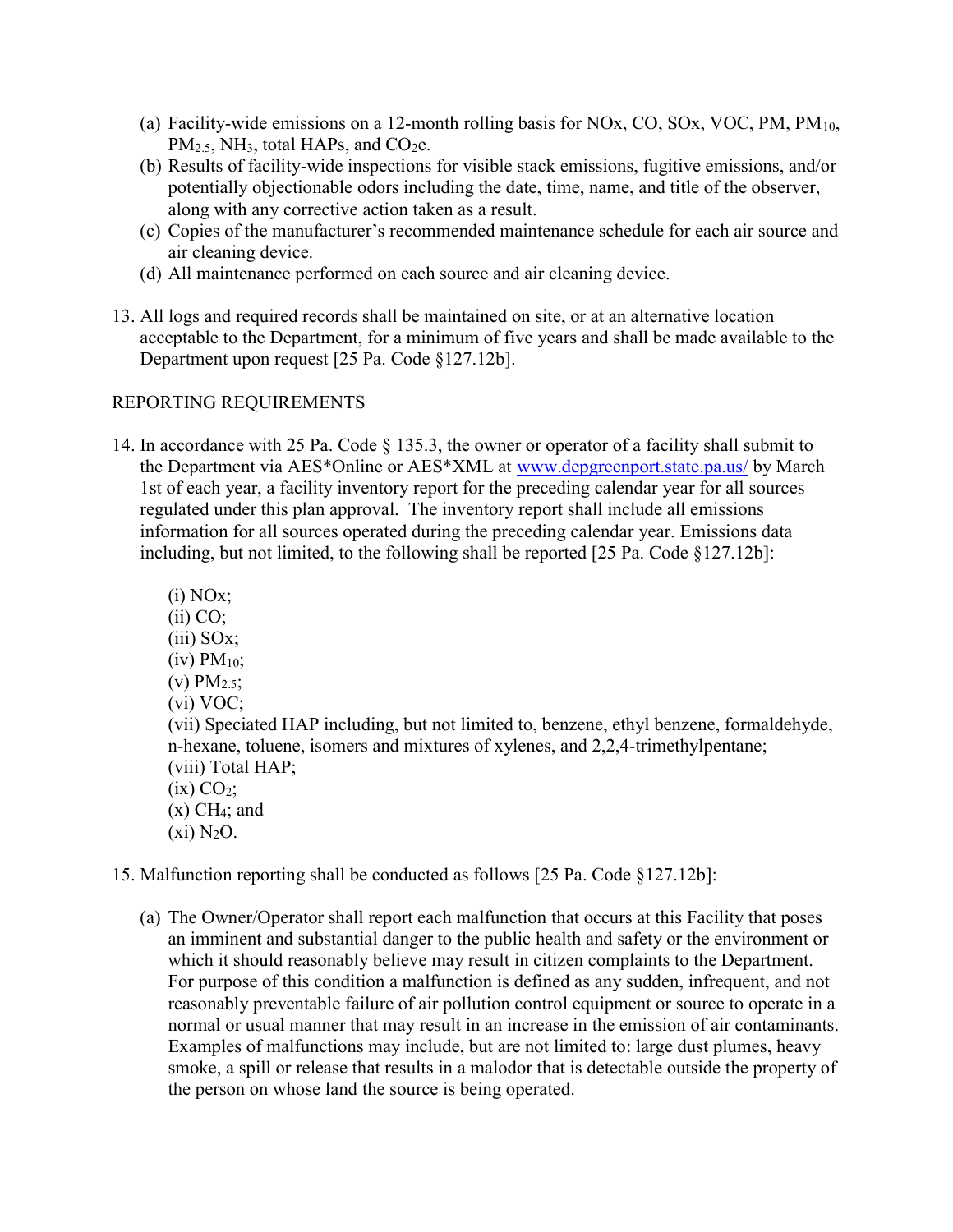(b) When the malfunction poses an imminent and substantial danger to the public health and safety, potential harm to the environment, the permittee shall report the incident to the Department within one hour of discovery. The permittee shall also notify the Department within one hour, when corrective measures have been accomplished.

All other malfunctions that must be reported under subsection (a) shall be reported to the Department no later than the next business day.

- (c) Initial reporting of the malfunction shall identify the following items to the extent known:
	- (1) Name and location of the facility;
	- (2) Nature and cause of the malfunction;
	- (3) Time when the malfunction or breakdown was first observed;
	- (4) Expected duration of increased emissions; and
	- (5) Estimated rate of emissions.
- (d) If requested by the Department, the permittee shall submit a full written report to the Department including final determinations of the items identified in (3) and the corrective measures taken on the malfunction. The report shall be submitted within 15 days of the Department's request or accomplishing corrective measures, whichever is later.
- (e) Malfunctions shall be reported to the Department by e-mail (addresses will be provided by the Department) or at the following address:

PA DEP Office of Air Quality 400 Waterfront Drive Pittsburgh, PA 15222-4745 412-442-4000

### WORK PRACTICE REQUIREMENTS

16. The permittee shall construct, operate, and maintain all air contamination sources and air cleaning devices authorized under this Plan Approval in accordance with the manufacturer's specifications and recommended maintenance schedules [25 Pa. Code § 127.12b].

### ADDITIONAL REQUIREMENTS

- 17. Air contamination sources and air cleaning devices authorized for construction and initial operation under this plan approval include [25 Pa. Code § 127.12b]:
	- Leachate Evaporation System: One (1) Pentair Hydrocarbon Recovery Unit; One (1) Cleaver Brooks, ProFire MYHG 25.2, natural gas-fired burner, 25.2 MMBtu/hr; One (1) Heartland Water Technology, LM-HT Concentrator, Evaporator and Entrainment Separator, 45,000 gallons per day (gpd)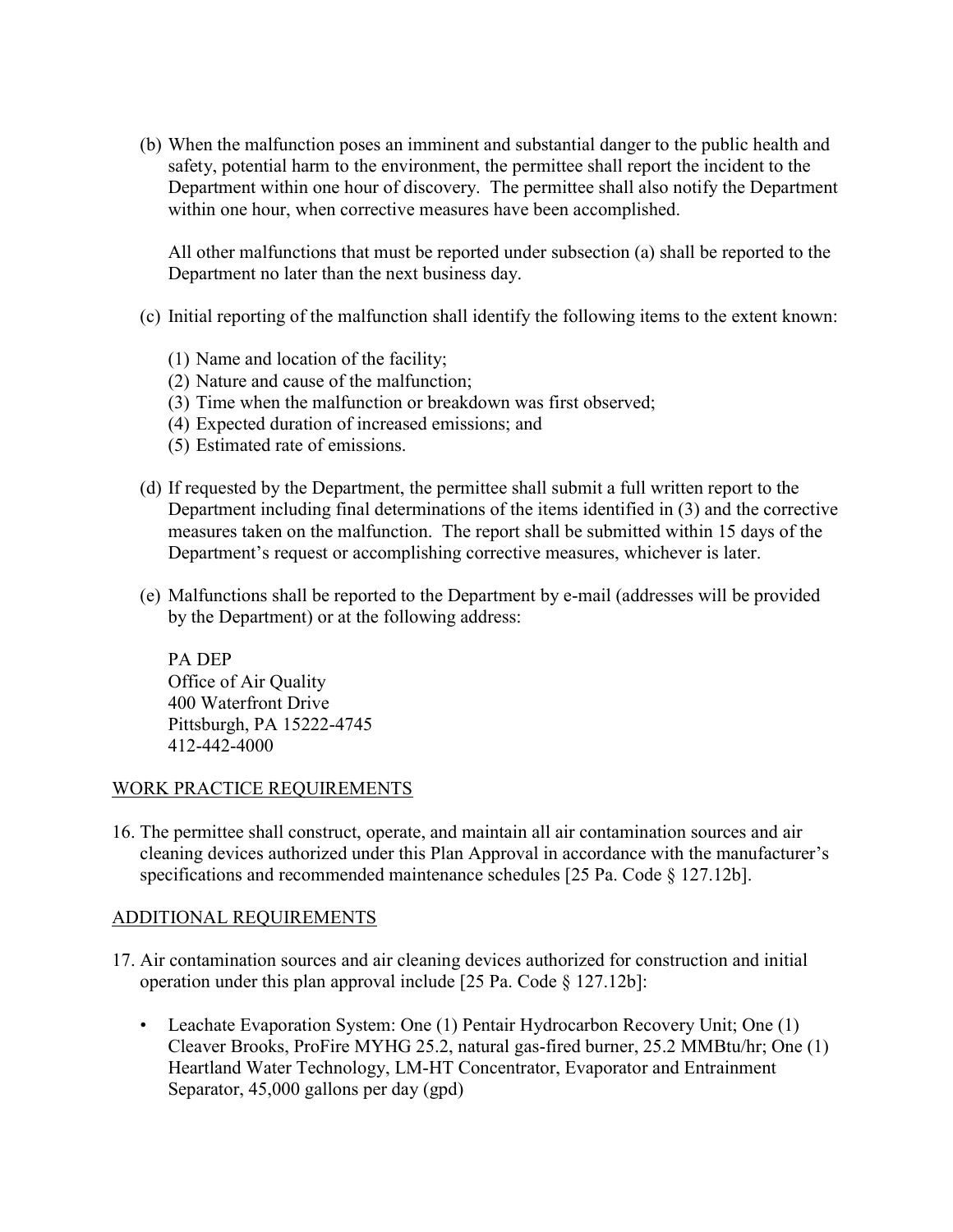- 18. Upon determination by the permittee that the air contamination sources and air cleaning devices covered by this plan approval are in compliance with all conditions of the plan approval, the permittee shall contact the Department's technical reviewer and schedule the Initial Operating Permit Inspection [25 Pa. Code §127.12b].
- 19. Upon completion of the Initial Operating Permit Inspection and determination by the Department that the permittee is in compliance with all conditions of the plan approval, the permittee shall submit either an administrative amendment to incorporate PA-65-00767C and the existing High Btu Plant into Title V Operating Permit or update to a pending Title V Operating Permit application (as appropriate) for this Facility within 60 days, as applicable [25 Pa. Code §127.12b].
- 20. The permittee shall submit requests to extend the temporary operation periods at least 15 days prior to the expiration date of any authorized period of temporary operation [25 Pa. Code §127.12b].

### Source Level Requirements

# LEACHATE EVAPORATION SYSTEM (Source ID 113)

### RESTRICTIONS

- 21. The leachate evaporation system shall be limited to processing 45,000 gallons of landfill fluids per calendar day. [25 Pa. Code §127.12b]
- 22. The Leachate Evaporation System shall be used only for processing landfill fluids. [25 Pa. Code §127.12b]
- 23. The 25.2 MMBtu/hr natural gas-fired burner shall fire only pipeline quality natural gas. [25 Pa. Code §127.12b]
- 24. Emissions of CO and NOx shall each not exceed 9 ppm at 8% O<sub>2.</sub> [25 Pa. Code §127.12b]
- 25. The hydrocarbon recovery unit of the Leachate Evaporation System shall be operated to control VOC content of the landfill fluids by 99.8%, or shall have an outlet VOC concentration not to exceed 3.4 mg/l. [25 Pa. Code §127.12b]
- 26. Filterable PM emissions from the Heartland Water Technology, LM-HT Concentrator, Evaporator and Entrainment Separator shall not exceed an outlet concentration of 0.006 grains per dry standard cubic foot (gr/dscf). [25 Pa. Code §127.12b]
- 27. The emissions from the leachate evaporation system (Source ID 113) shall not exceed the following on a lb/hr and 12-month rolling tpy basis: [25 Pa. Code §127.12b]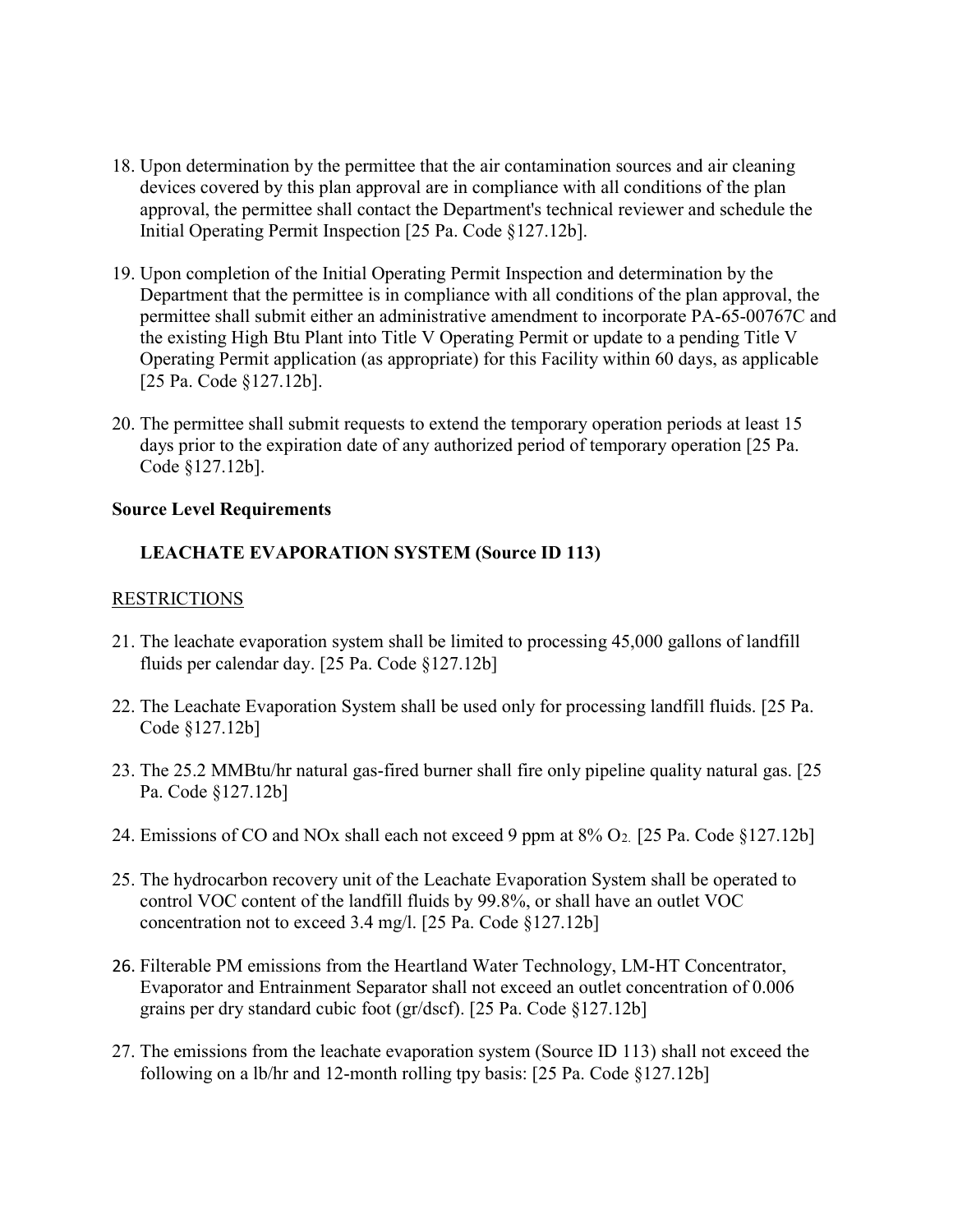| lb/hr | tpy  |
|-------|------|
| 0.23  | 1.00 |
| 0.38  | 1.65 |
| 1.70  | 7.45 |
| 1.70  | 7.45 |
| 1.70  | 7.45 |
| 0.03  | 0.12 |
| 0.18  | 0.78 |
| 0.05  | 0.22 |
| 0.02  | 0.08 |
|       |      |

### TESTING REQUIREMENTS

28. (a) The permittee shall conduct weekly sampling of the landfill wastewater prior to the hydrocarbon recovery unit and post hydrocarbon recovery unit for VOC, Total Dissolved Solids (TDS), Sulfur Compounds, and HAP concentration. After the first quarter of sampling, if all weekly results are within 10% of each other, the facility may proceed to monthly sampling for VOC, TDS, Sulfur Compounds, and HAP concentration. [25 Pa. Code §127.12b]

(b) Within 180 days after initial startup, or on an alternative schedule as approved by the Department, and at a minimum of once every five years thereafter, the permittee shall conduct EPA reference method stack testing for NOx, CO, SO<sub>2</sub>, VOC, PM (filterable and condensable),  $PM_{10}$  (filterable and condensable), and  $PM_{2.5}$  (filterable and condensable) in accordance with 25 Pa Code Chapter 139 and applicable EPA reference methods. Water sampling as specified in part (a) shall be performed during the testing.

(c) Stack testing shall verify compliance with the NOx, CO,  $SO<sub>X</sub>$ , VOC, PM (filterable and condensable),  $PM_{10}$  (filterable and condensable), and  $PM_{2.5}$  (filterable and condensable) emission limitations, as well as VOC and filterable  $PM/PM_{10}/PM_{2.5}$  removal efficiency.

- 29. Performance tests shall be conducted while the source is operating at maximum routine operating conditions or under such other conditions, within the capacity of the equipment, as may be requested by the Department [25 Pa. Code §139.11(1)].
- 30. The permittee shall conduct subsequent EPA reference method stack testing for NOx, CO,  $SO<sub>2</sub>$ , VOC, PM (filterable and condensable), PM<sub>10</sub> (filterable and condensable), and PM<sub>2.5</sub> (filterable and condensable) no less than once every five years after initial testing. The frequency of such subsequent testing may be altered based on the test results and only with prior written approval from the Department [25 Pa. Code §127.12b].

### MONITORING REQUIREMENTS

31. The permittee shall monitor the volumetric flowrate of leachate to the Leachate Evaporator System. [25 Pa. Code §127.12b].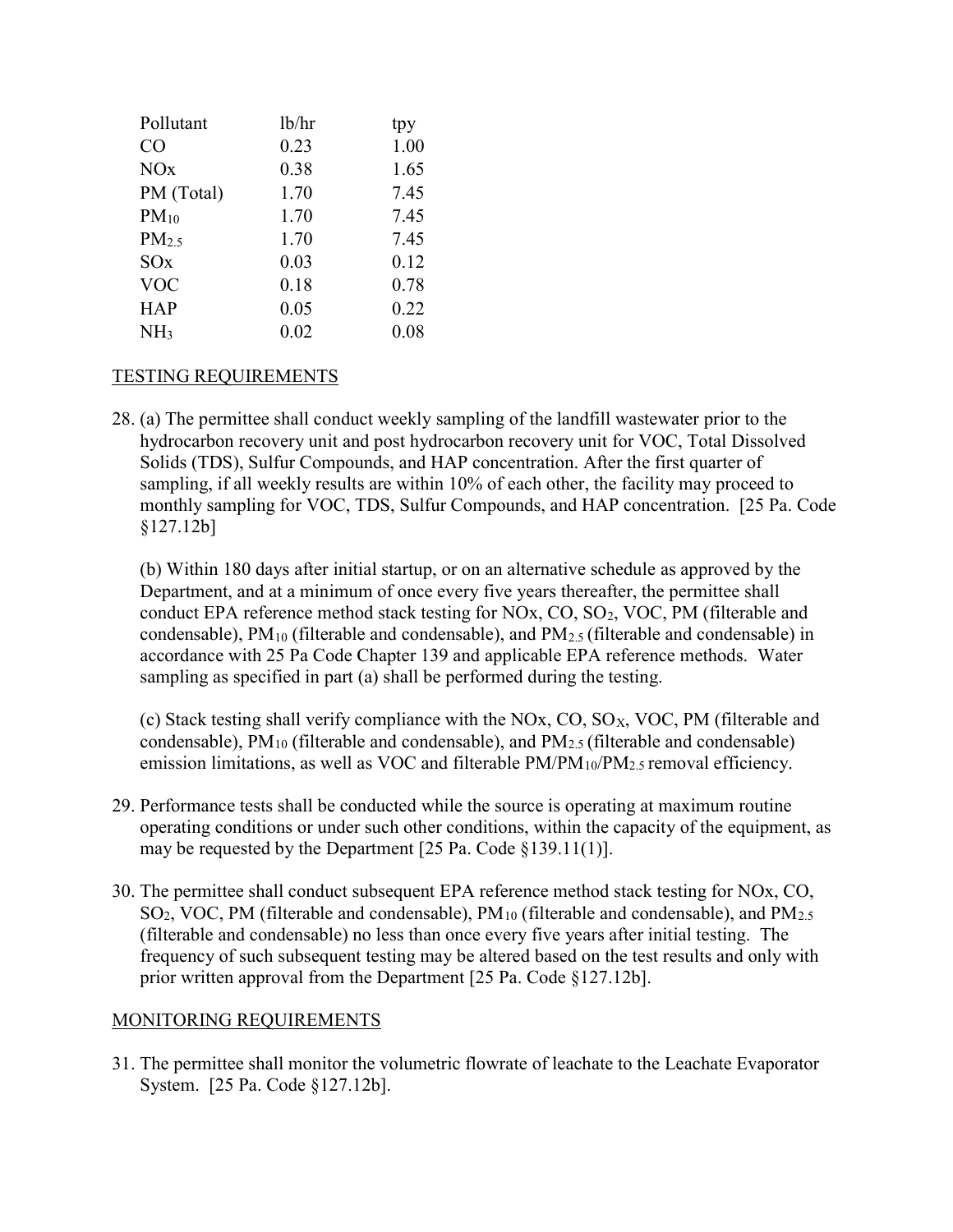### RECORDKEEPING REQUIREMENTS

- 32. The permittee shall maintain the following comprehensive and accurate records [25 Pa. Code §127.12b]:
	- (a) Volumetric flowrate of leachate to the Leachate Evaporation System on a daily, monthly, and 12-month rolling total basis.
	- (b) Hours of operation of the Leachate Evaporation System on a monthly and 12-month rolling total basis.
	- (c) Natural gas fuel consumption on a monthly and 12-month rolling total basis.
	- (d) The date and detailed description of any maintenance conducted on the Leachate Evaporation System; and
	- (e) Records of annual tune-ups/inspections on the burner which shall, at a minimum, include the following:
		- (i) The concentrations of CO and NOx in the effluent stream in parts per million by volume, and oxygen in volume percent, measured at high fire or typical operating load, before and after the tune-up of the burner;
		- (ii) A description of any corrective actions taken as part of the tune-up; and
		- (iii)The date(s) the annual tune-up/inspection was conducted.
- 33. All logs and required records shall be maintained on site, or at an alternative location acceptable to the Department, for a minimum of five years and shall be made available to the Department upon request [25 Pa. Code §127.12b].

# WORK PRACTICE REQUIREMENTS

- 34. The permittee shall conduct an annual tune-up/inspection on the 25.2 MMBtu/hr natural gasfired burner. At a minimum the tune-up/inspection shall consist of the following: [25 Pa. Code §127.12b]
	- (a) As applicable, inspect the burner, and clean or replace any components of the burner as necessary;
	- (b) Inspect the flame pattern, as applicable, and adjust the burner as necessary to optimize the flame pattern. The adjustment should be consistent with the manufacturer's specifications, if available;
	- (c) Inspect the system controlling the air-to-fuel ratio, as applicable, and ensure that it is correctly calibrated and functioning properly;
	- (d) Optimize total emissions of CO and NOx. This optimization should be consistent with the manufacturer's specifications, if available; and
	- (e) Measure the concentrations in the effluent stream of CO and NOx in parts per million, by volume, and oxygen in volume percent, before and after the adjustments are made (measurements may be either on a dry or wet basis, as long as it is the same basis before and after the adjustments are made). Measurements may be taken using a portable CO and NOx analyzer as long as it is calibrated and operated according to the manufacturer's recommendations.